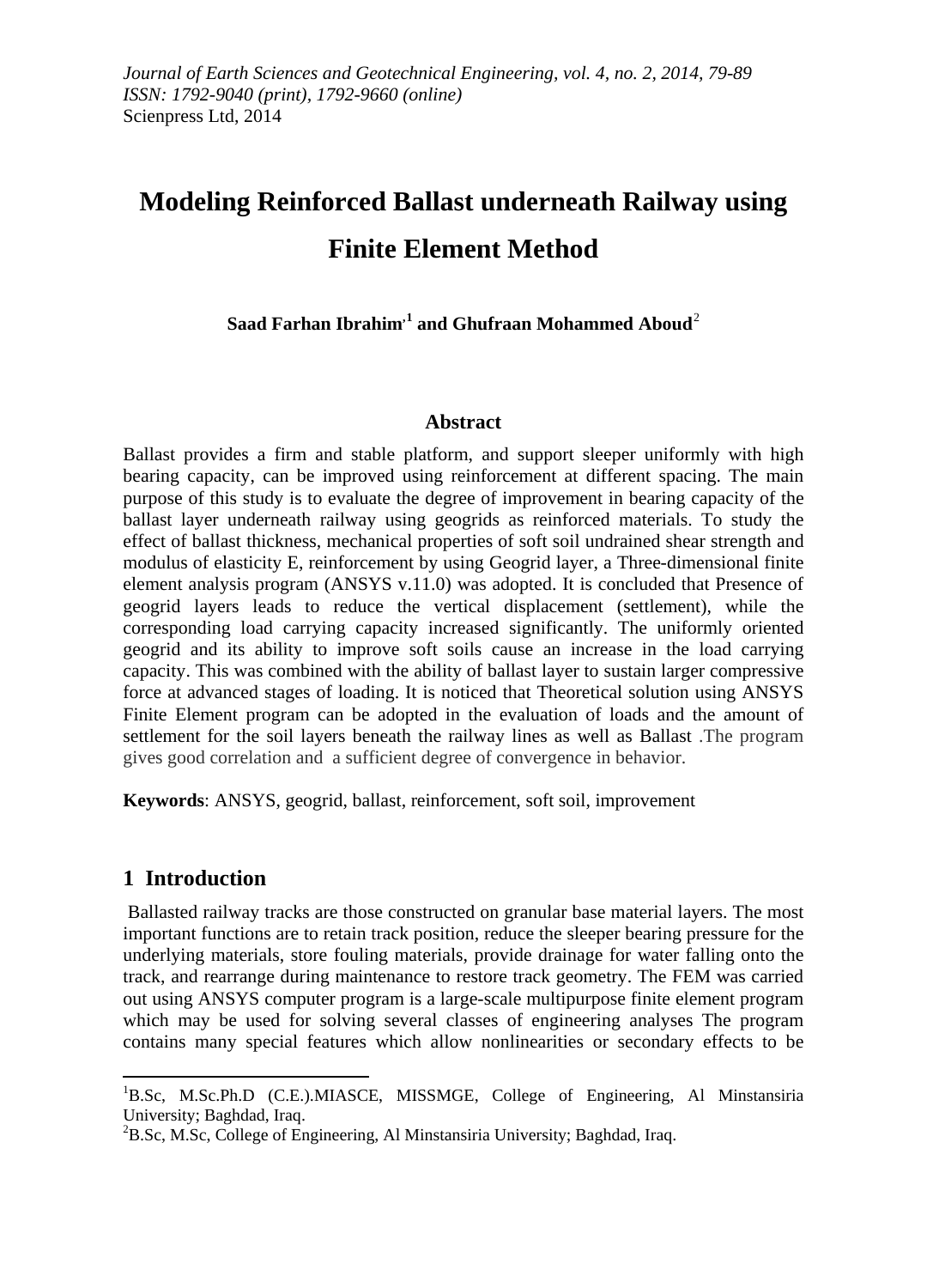included in the solution, such as plasticity, large strain, hyper elasticity, creep, swelling, large deflections, contact, stress stiffening, temperature dependency, material anisotropy and radiation.

#### **2 Aim of The Study**

The main aims of this study are to investigate theoretically the improvement of soft soil reinforced with Geogrid layers with or without ballast.

#### **3 Compressive Strength of Ballast**

Compression Strength of Ballast the compressive test strength of Ballast should be performed on cubic samples measuring (7 cm) on each edge. For each test, four samples shall be taken from quarry face, in such way as to reflect parent rock characteristics. The average compression strength of four samples shall not be less than  $600 \text{ Kg/cm}^2$  (60MPa). Experimental results (McDowell and Bolton) show that the mean tensile strength ( $\sigma_f$ ) of single particle can be considered as a function of average particle size (d) as shown in the following empirical equation:

$$
\sigma_f = \frac{F}{d^2} \tag{1}
$$

Where ( $\sigma_f$ ) is the characteristic tensile stress induced within particle at failure, (F) is the force applied and (d) is the particle size. It may be noted that the tensile strength of Ballast are ignored and not considered in the present study.

## **4 Failure Criteria For Soft Soil**

Yield criterion is widely used for finite element analysis of granular material problems (such as soil, gravel, sand, rocks….etc). In ANSYS (Drucker-Prager, 1953), the option uses the Drucker-Prager yield criterion is available with either an associated or nonassociated flow rule (Figure 1).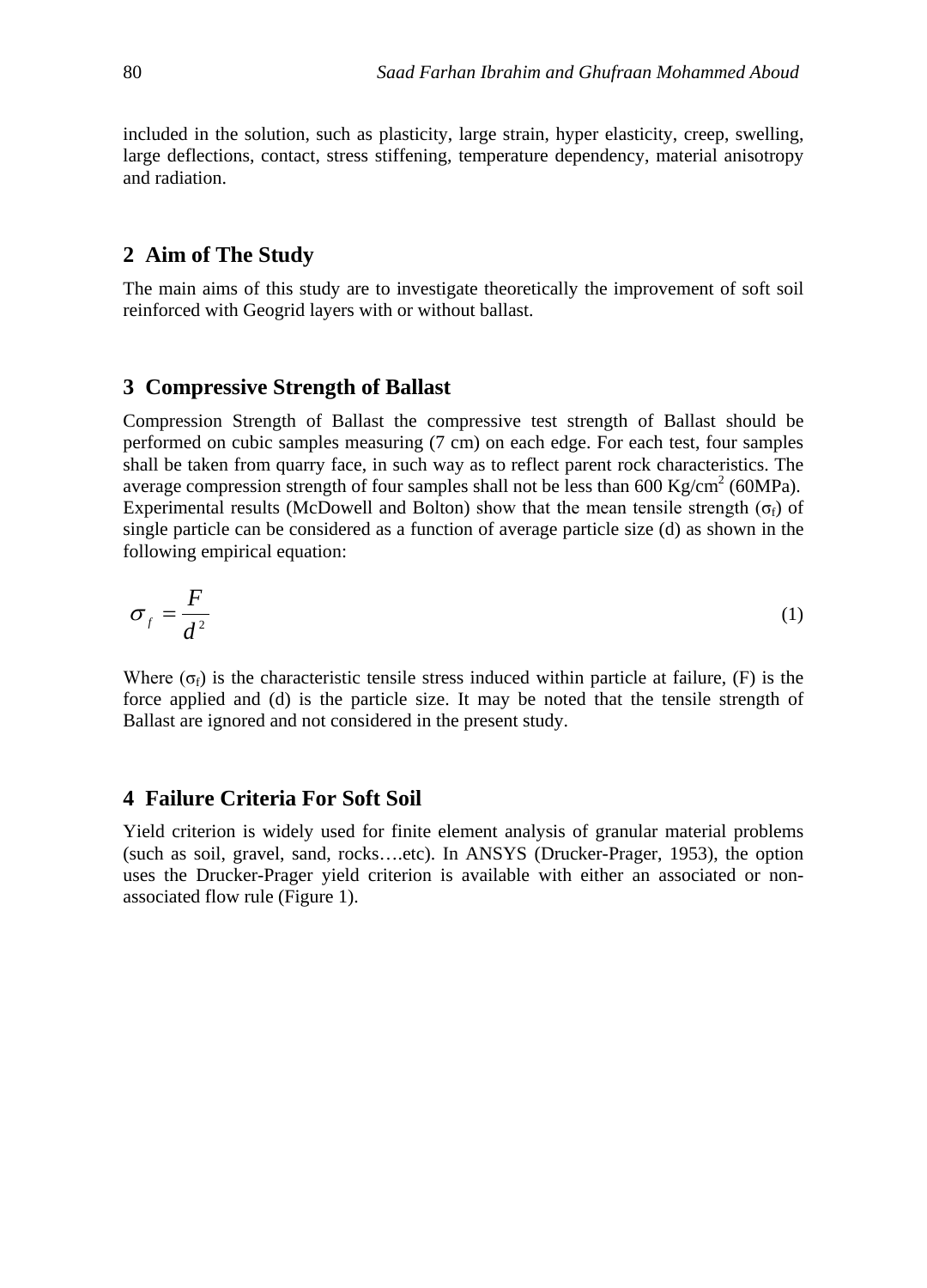

Figure 1: Drucker- Prager and Mohr-Coulomb Yield Surfaces

#### **4.1 Failure Criteria for the Ballast**

The actual behavior and strength of ballast materials are very complex because they depend on many factors such as the physical and mechanical properties of the particles such as ballast size, air voids, friction between particle and the nature of loading. No single mathematical model can describe the strength of real ballast materials completely under all conditions; so, simple models or criteria are used to represent the properties that are essential to the problem being considered.(Willam and Warnke, 1975) developed a mathematical model capable of predicting failure for the solid cracking in tension and crushing in compression(Chen 1982)(Figure 2). Other cases for which the model is also applicable would be reinforced composites (such as fiberglass), and geological materials (such as rocks) (ANSYS, 2007)



Figure 2: Failure Surface (Chen, 1982**)**

#### **5 Failure Criteria for Geogrid and Steel Plate**

For most metals, Von-Mises yield criterion is used because is simpler to use in theoretical application (Chen, 1982), assung that failure occurs when octahedral shear stress ( $\tau_{\rm oct}$ ) reached critical value. Mathematically, this criterion can be expressed in the following form:-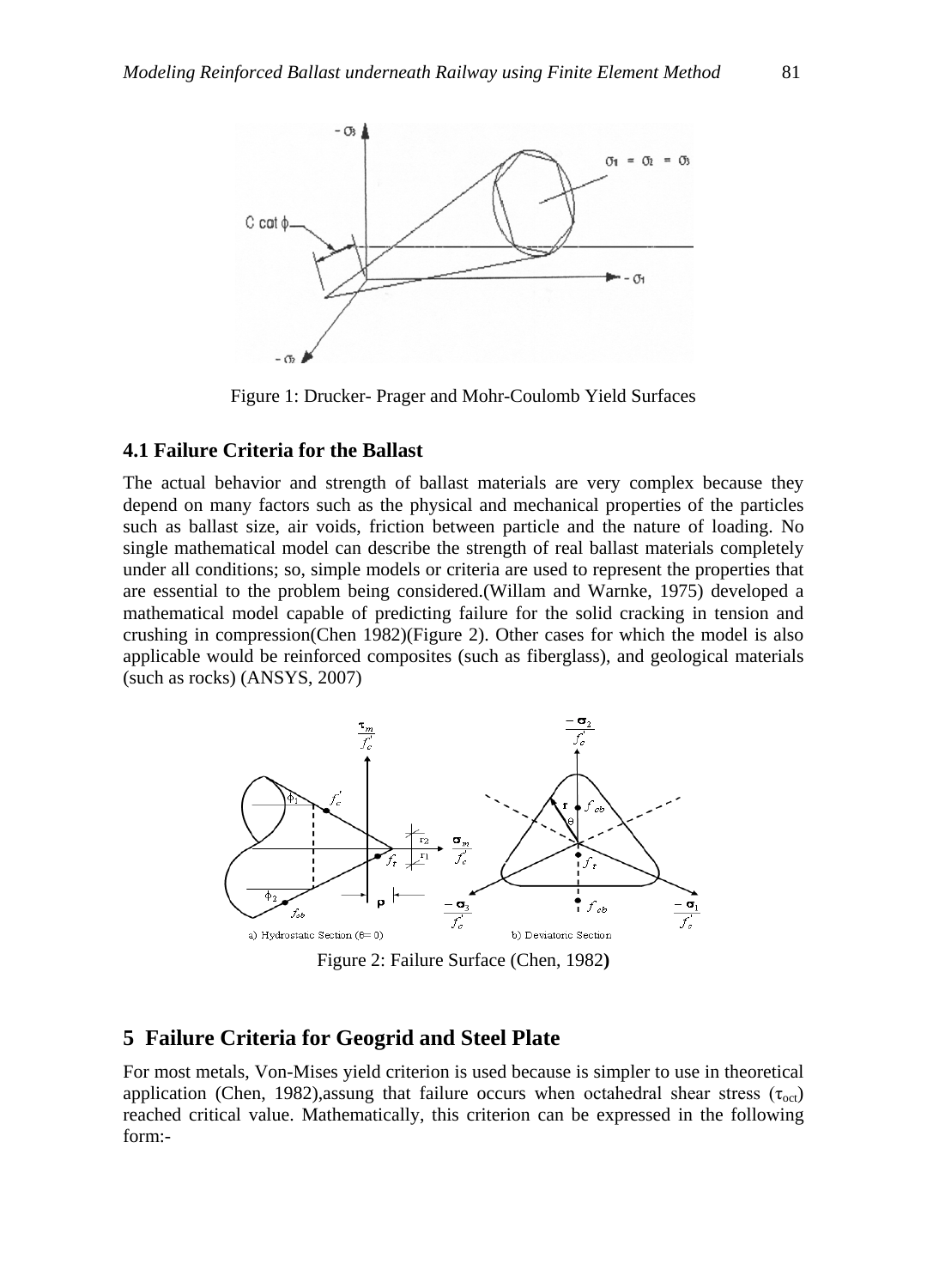$f(J_2)=J_2-k^2=0$  $=0$  (2)

Where k= Failure (yield) stress in pure shear=  $\frac{1}{\sqrt{3}} f$ 1



Figure 3: Meridian and Deviatoric Sections for Von-Mises Criterion

# **6 Finite Element Modelling**

As mentioned before, the **ANSYS** computer program was utilized for analyzing all models. Model components encountered throughout the current study, corresponding finite element representation and corresponding elements designation in **ANSYS** are presented in Table 1.

| <b>Model Component</b> | <b>Finite Element</b><br><b>Representation</b>           | <b>Element</b><br><b>Designation</b><br>in ANSYS |
|------------------------|----------------------------------------------------------|--------------------------------------------------|
| <b>Ballast (Rocks)</b> | 8-Nodes Brick Element<br>(3-Translation DOF per<br>node) | SOLID-65                                         |
| Soft Soil              | 8-Nodes Brick Element                                    |                                                  |
| <b>Steel Plates</b>    | (3-Translation DOF per<br>node)                          | SOLID-45                                         |

Table 1: Finite Element Representation of Model Components

# **7 Numerical Applications**

## **7.1 Geometry and Model Creation**

In actual field condition, the soil is usually of infinite extent both in horizontal and vertical directions. In the finite element idealization the horizontal boundary of the soil blocks in the (x) and (y) directions. The dimensions of the soft soil considered in the analysis were (2000x800x300mm)(Figure 4). All dimensions of soft soil layer have been kept constant for all analyses and, the depth (thickness) of ballast layers were (100mm)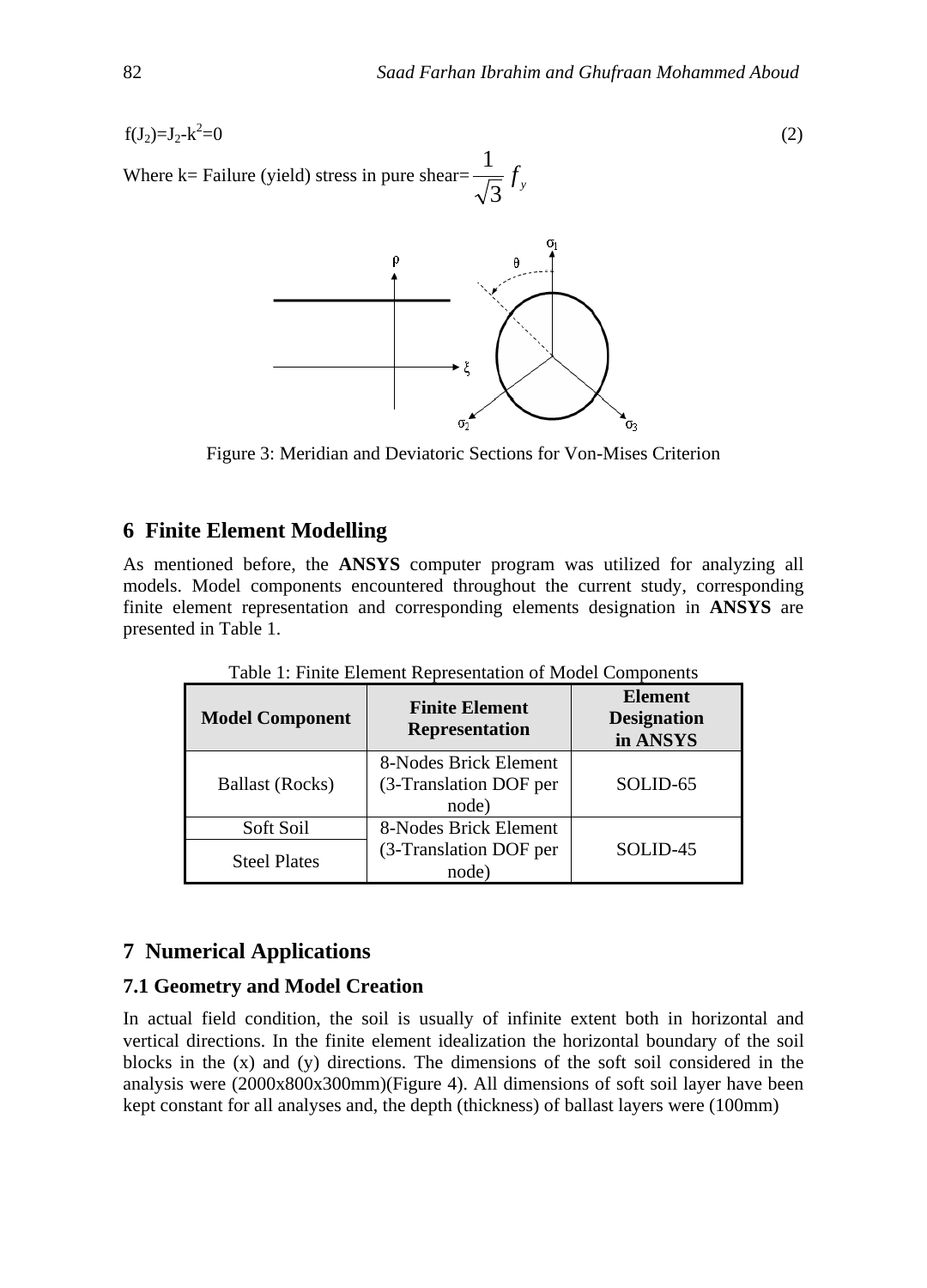

Figure 4: Adopted Models

## **7.2 Loading and Boundary Conditions**

Displacement boundary conditions (which represent the conditions at the interface of model) are needed to constrain the model to get a unique solution. To ensure that the model acts the same way as a real case, boundary conditions need to be applied at all sides of the model, and where the loadings exist. The type of loading were used in this study was concentrated loads with different value; Due to load concentration on ballast elements, crushing of the ballast started to develop in the elements located directly under the loads. Subsequently, adjacent ballast elements crushed within several load steps. As a result, the model showed a large displacement, solution diverged and finally, the finite element model fails prematurely. Therefore, to prevent this phenomenon, two techniques were used:-

1-Finer mesh was used under applied load.

2-Steel plates were used under load.

In the present study, the second technique was adopted, and the employed boundary conditions were as follows:-

- 1. Hinges**,** at the side of model in x and z-directions and, Rollers in y-directions.
- 2. Fixed at the bottom face of model (restrained the nodes in x, y and z-directions).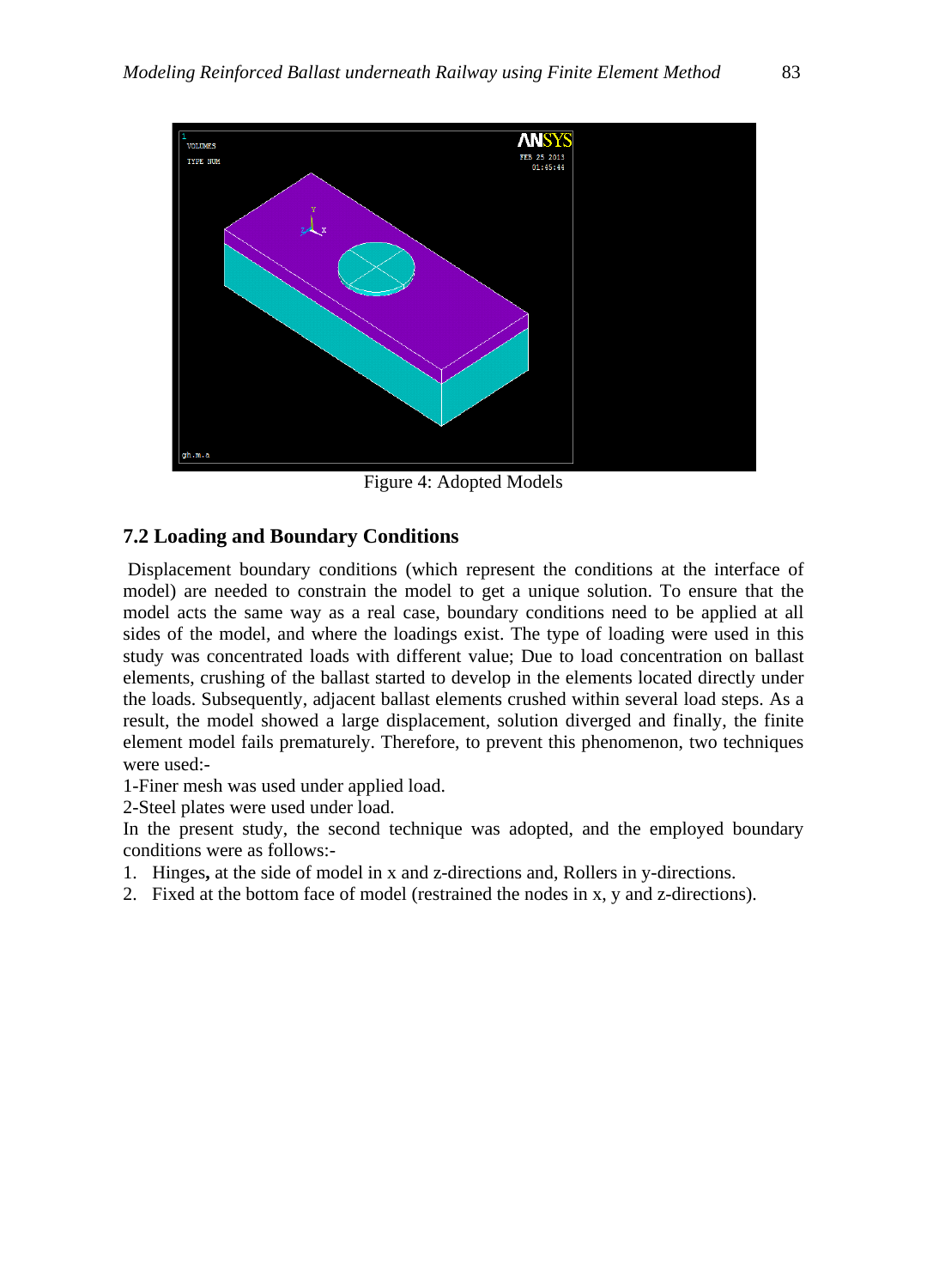# **8 Models Parameters**

Table 2, 3 & 4 shows the properties for each material used in the finite element models

| <b>Parameter</b> | <b>Definition</b>                             | value    | <b>Note</b>           |
|------------------|-----------------------------------------------|----------|-----------------------|
| Cu               | Unrained shear strength<br>(kPa)              | 10<br>15 | <b>CUT</b>            |
| E                | <b>Elastic Modulus of Elasticity</b><br>(MPa) | 7.5      | $E = 250Cu - 500Cu$ * |
|                  | Poisson's ratio                               | 0.15     | $\ast$                |
|                  | Angle of Friction                             |          |                       |

|  |  |  | Table 2: Soft Soil Property Parameters |
|--|--|--|----------------------------------------|
|--|--|--|----------------------------------------|

**\*** From Consolidated undrained Trixial Test

|  |  |  | Table 3: Ballast Property Parameters |
|--|--|--|--------------------------------------|
|--|--|--|--------------------------------------|

| <b>Parameter</b> | <b>Definition</b>                             | value | <b>Note</b>             |
|------------------|-----------------------------------------------|-------|-------------------------|
|                  | <b>Ultimate Compressive Strength</b><br>(MPa) | 48    | Iraq Railway<br>Company |
|                  | Elastic Modulus of Elasticity (MPa)           | 130   | <b>CUT</b>              |
|                  | Poisson's ratio                               |       | Cross Hole              |
|                  | <b>Shear transfer Coefficient</b>             | 0.22  |                         |
|                  | <b>Shear transfer Coefficient</b>             | 02    | measured                |

### Table 4: Geogrid and Steel Plate Property Parameters

| <b>Parameter</b> | <b>Definition</b>                      | <b>Value</b><br>Geogrid | <b>Value</b><br><b>Steel Plate</b> | <b>Note</b> |
|------------------|----------------------------------------|-------------------------|------------------------------------|-------------|
| $f_{v}$          | Ultimate tensile strength<br>(MPa)     | $420*$                  | 13.5                               | measured    |
| E                | Elastic Modulus of<br>Elasticity (MPa) | $200x10^{3*}$           | 25                                 | measured    |
| $\mathbf v$      | Poisson's ratio                        | $0.3*$                  | 0.3                                | measured    |
|                  | Thickness (mm)                         | $30*$                   | 3                                  | measured    |

\*Saudi Arabian stander organization (SASO) test method ISO10319

# **9 Results of the Analysis**

The ANSYS divides the load into a number of sub-steps and performs the iteration for each sub-step until reaching the convergence Figure 5 and Figure 6 show the deformed shape of model for two undrained shear strength when the undrained shear strengths of untreated soil changed from (9kPa) to (25kPa), the modulus of elasticity increased and the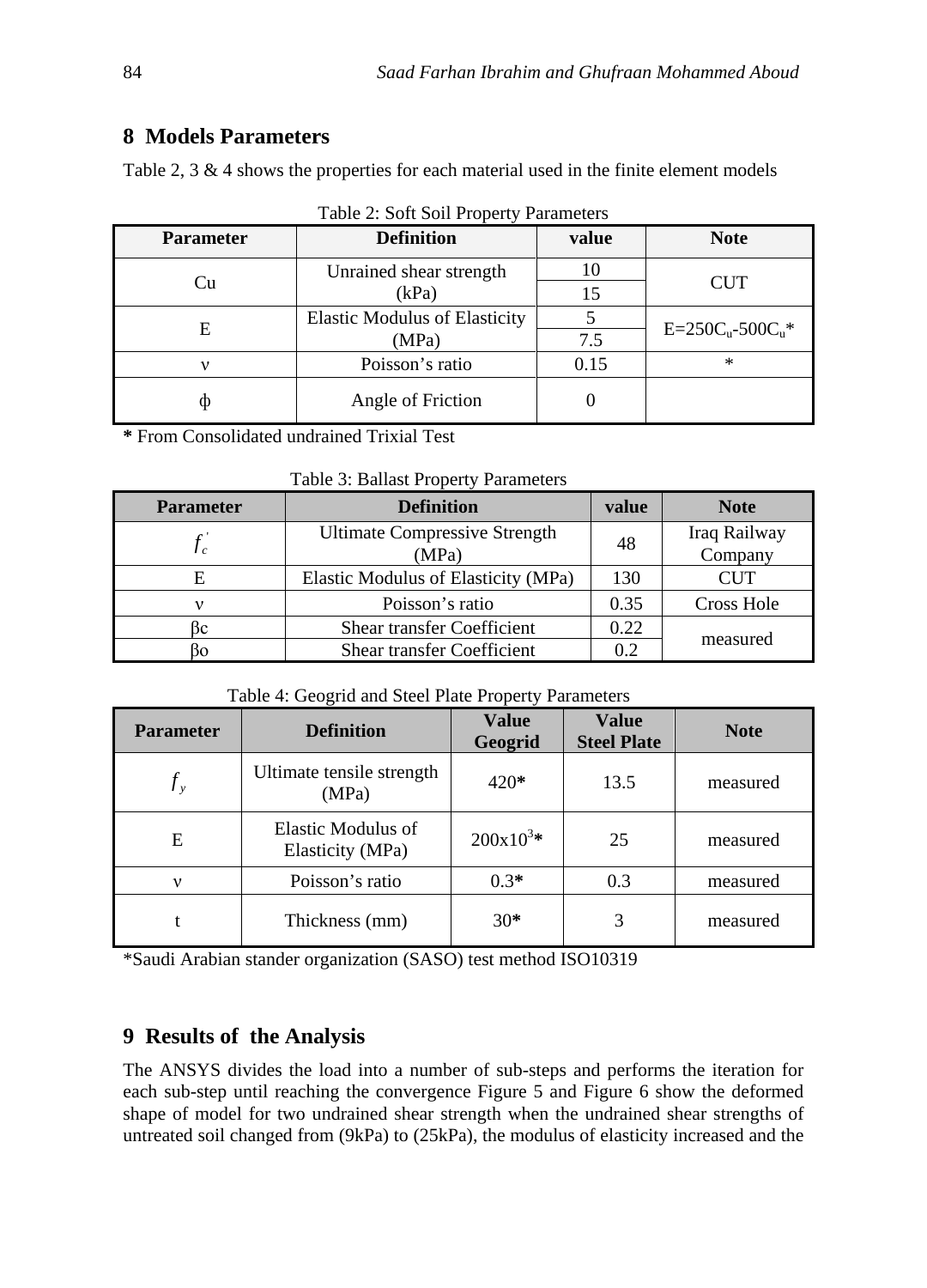load capacity increased for about (160%), while, the settlement decreased for about (47%). This means the undrained shear strengths represent important parameters to improve soil and as a result, the load capacity increased. Table 5 shows the result and fig 7 shows the effect of undrained shear strength and modulus of elasticity on the loadsettlement relationship.



Figure 5: Failure Mode of Untreated Soil Model S-1



| Group | Model | $E (kPa)*$ | $P_u(kN)$ | $(P_u)_i$<br>$P(u)_{R}$ | S(mm) | $(S)_i/(S)_R$ |
|-------|-------|------------|-----------|-------------------------|-------|---------------|
| $G-1$ | $S-1$ | 2150       | 8.0       | -                       | 40    | -             |
|       | $S-2$ | 45000      | 20.8      | 2.6                     |       | 0.53          |

\*From Equation E=250 C-500C (Das, 2006)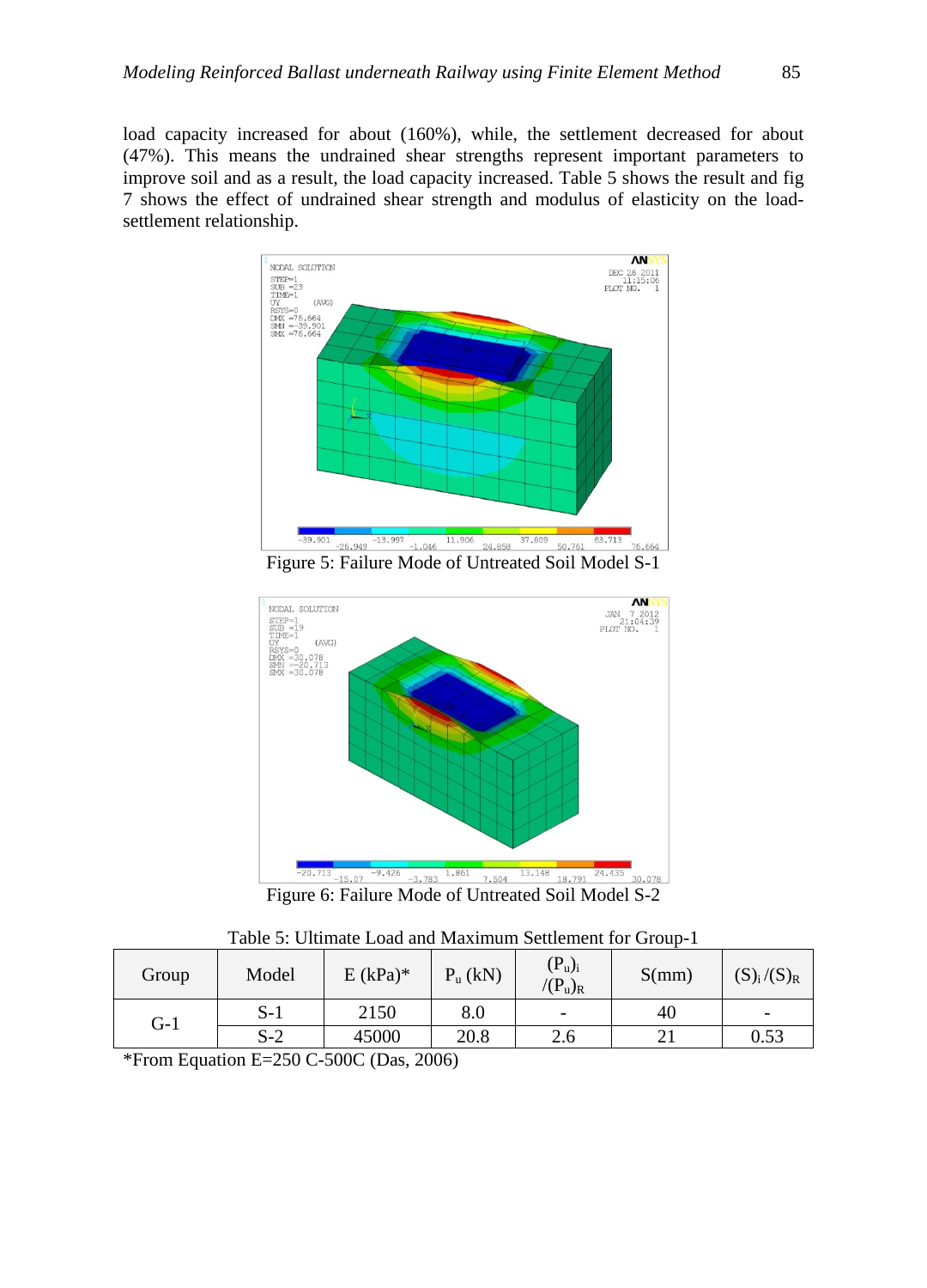

Figure 7: Load-Settlement Curve for Group-1

Table 6 Shows the second group consist of eight models (SB-1, SB-2, SB-3, SB-4, SB-5, SB-6, SB-7, and SB-8) performed with ballast layer overlaying the soft soil. The eight modes were performed using different ballast thickness (H) of (25, 50,75and 100mm). Four models were performed on each of the two undrained shear strengths (9kPa) and (25kPa).

| Group | Model  | $(P_u)_R$<br>(kN) | $P_{u}$<br>(kN) | $(P_u)_i/(P_u)_R$ | $(S)_R$<br>(mm) | S<br>(mm) | $(S)_i / (S)_R$ |
|-------|--------|-------------------|-----------------|-------------------|-----------------|-----------|-----------------|
|       | $SB-1$ |                   | 23              | 2.88              |                 | 16.33     | 0.41            |
|       | $SB-2$ | 8.0               | 30              | 3.75              | 40              | 17.19     | 0.43            |
|       | $SB-3$ |                   | 43              | 5.38              |                 | 24.47     | 0.61            |
|       | $SB-4$ |                   | 61              | 7.63              |                 | 34.43     | 0.86            |
| $G-2$ | $SB-5$ |                   | 35              | 1.70              |                 | 8.87      | 0.42            |
|       | $SB-6$ | 20.8              | 41              | 1.97              |                 | 8.53      | 0.41            |
|       | $SB-7$ |                   | 52              | 2.50              | 21              | 10.41     | 0.50            |
|       | $SB-8$ |                   | 66              | 3.18              |                 | 12.94     | 0.62            |

Table 6: Ultimate Load and Maximum Settlement for Group-2

 $*(P_u)_{R}$ = Ultimate Load of Untreated Soil for Two Undrained Shear Strength (S-1 & S-2)

While Table 7 shows the third group consist of eight models were performed with ballast layer reinforced with geogrid overlying the soft soil. These models were performed using different ballast thickness (H) of (25, 50, 75 and 100 mm). Four models were performed on each of the two undrained shear strengths (9kPa) and (25kPa).

Initially a single layer of geogrid was placed along the interface plane between the ballast and soft soil. The models reinforced with (25mm) ballast and a geogrid layer located between the soft soil and ballast layer and the effect of geogrid in settlement and ultimate load capacity for two undrained shear strength and shows comparison between the ultimate loads from the finite element analysis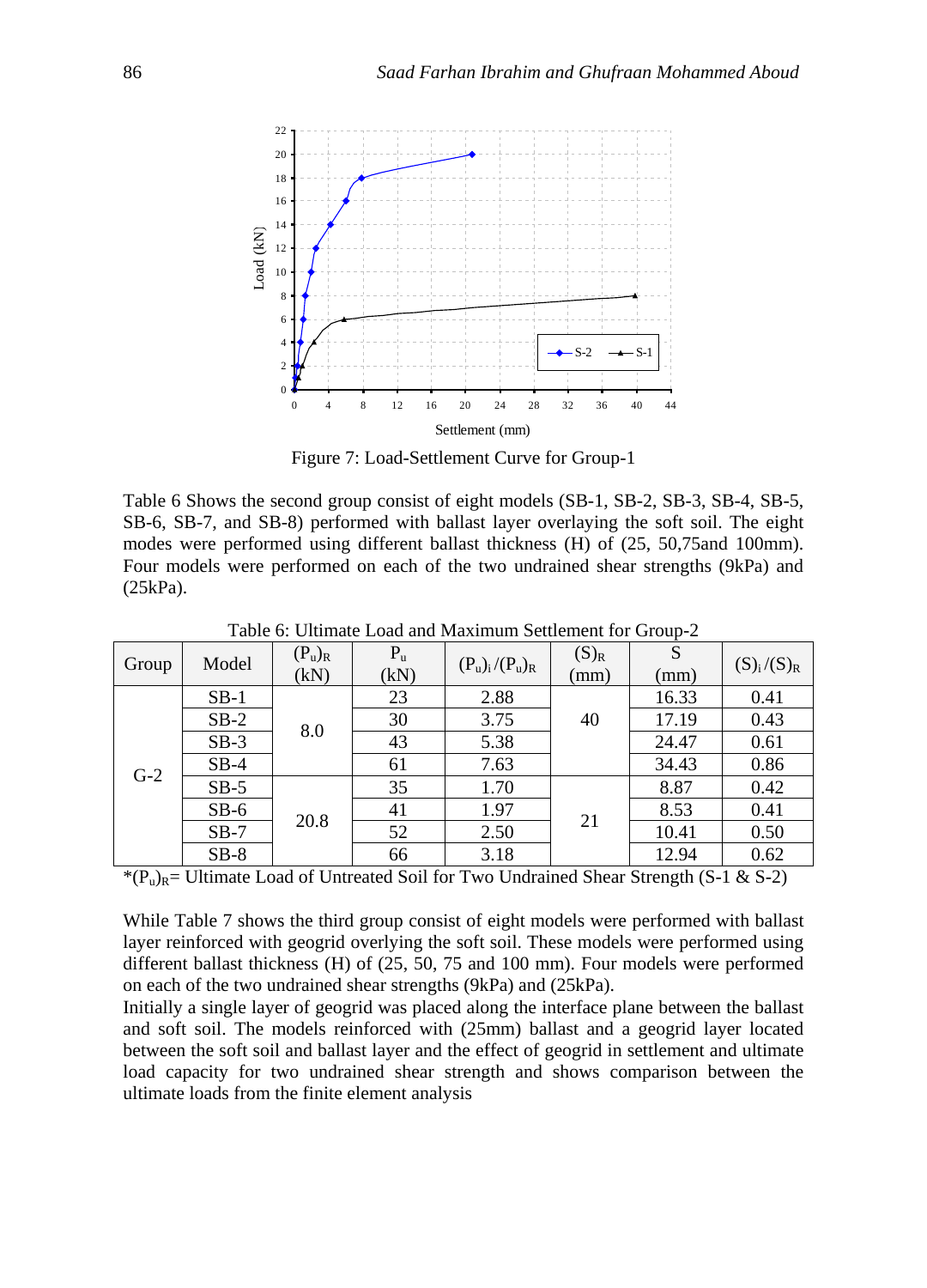| Group | Model   | $(P_u)_R$<br>(kN) | $P_{u}$<br>(kN) | $(P_u)_i/(P_u)_R$ | $(S)_R$<br>(mm) | S<br>(mm) | $(S)_i/(S)_R$ |
|-------|---------|-------------------|-----------------|-------------------|-----------------|-----------|---------------|
|       | $SGB-1$ |                   | 25              | 3.13              |                 | 16.5      | 0.41          |
|       | $SGB-2$ | 8.0               | 32              | 4.00              | 40              | 18.6      | 0.47          |
|       | $SGB-3$ |                   | 45              | 5.64              |                 | 25.7      | 0.64          |
| $G-3$ | $SGB-4$ |                   | 63              | 7.88              |                 | 36        | 0.9           |
|       | $SGB-5$ |                   | 43              | 2.07              |                 | 13.2      | 0.63          |
|       | $SGB-6$ | 20.8              | 43              | 2.07              | 21              | 9.5       | 0.45          |
|       | $SGB-7$ |                   | 55              | 2.64              |                 | 11        | 0.44          |
|       | $SGB-8$ |                   | 68              | 3.27              |                 | 13.5      | 0.64          |

Table 7: Ultimate Load and Maximum Settlement for Group-3

 $*(P_u)_{R}$ = Ultimate Load of Untreated Soil for Two Undrained Shear Strength (S-1 & S-2)

The fourth group consist of six models were performed with ballast layer reinforced with Geogrid layer in top these models were performed using ballast thickness (H) of (50, 75 and 100mm). The models performed by placing the Geogrid layer at a distance (25mm) below the level of ballast thickness. Fig8 and 9 shows the results demonstrate a substantial increase the ultimate load with increasing thickness of ballast due to the distribution of the applied load. Table 8 shows comparison between the ultimate loads from the finite element analysis. For the first three models of this group.

Fig 8 & 9 shows summary of load-settlement for all groups. The models reinforced with (25mm) ballast and a geogrid layer located between the soft soil and ballast layer and the effect of geogrid in settlement and ultimate load capacity for two undrained shear strength and shows comparison between the ultimate loads from the finite element analysis

| Group | Model  | $(P_u)_R$<br>(kN) | $P_u$<br>(kN) | $(P_u)_i/(P_u)_R$ | $(S)_R$<br>(mm) | S<br>(mm) | $(S)_i/(S)_R$ |
|-------|--------|-------------------|---------------|-------------------|-----------------|-----------|---------------|
|       | SBGB-1 |                   | 56            | 7.00              |                 | 35        | 0.88          |
|       | SBGB-2 | 8.0               | 82            | 10.30             | 40              | 52        | 1.30          |
| $G-4$ | SBGB-3 |                   | 110           | 13.80             |                 | 62        | 1.55          |
|       | SBGB-4 |                   | 83            | 3.99              |                 | 26        | 1.24          |
|       | SBGB-5 | 20.8              | 84            | 4.04              | 21              | 21        | 1.00          |
|       | SBGB-6 |                   | 110           | 5.29              |                 | 28        | 1.33          |

Table 8: Ultimate Load and Maximum Settlement for Group-4

\* $(P_{\nu})_R$ = Ultimate Load of Untreated Soil for Two Undrained Shear Strength (S-1 & S-2)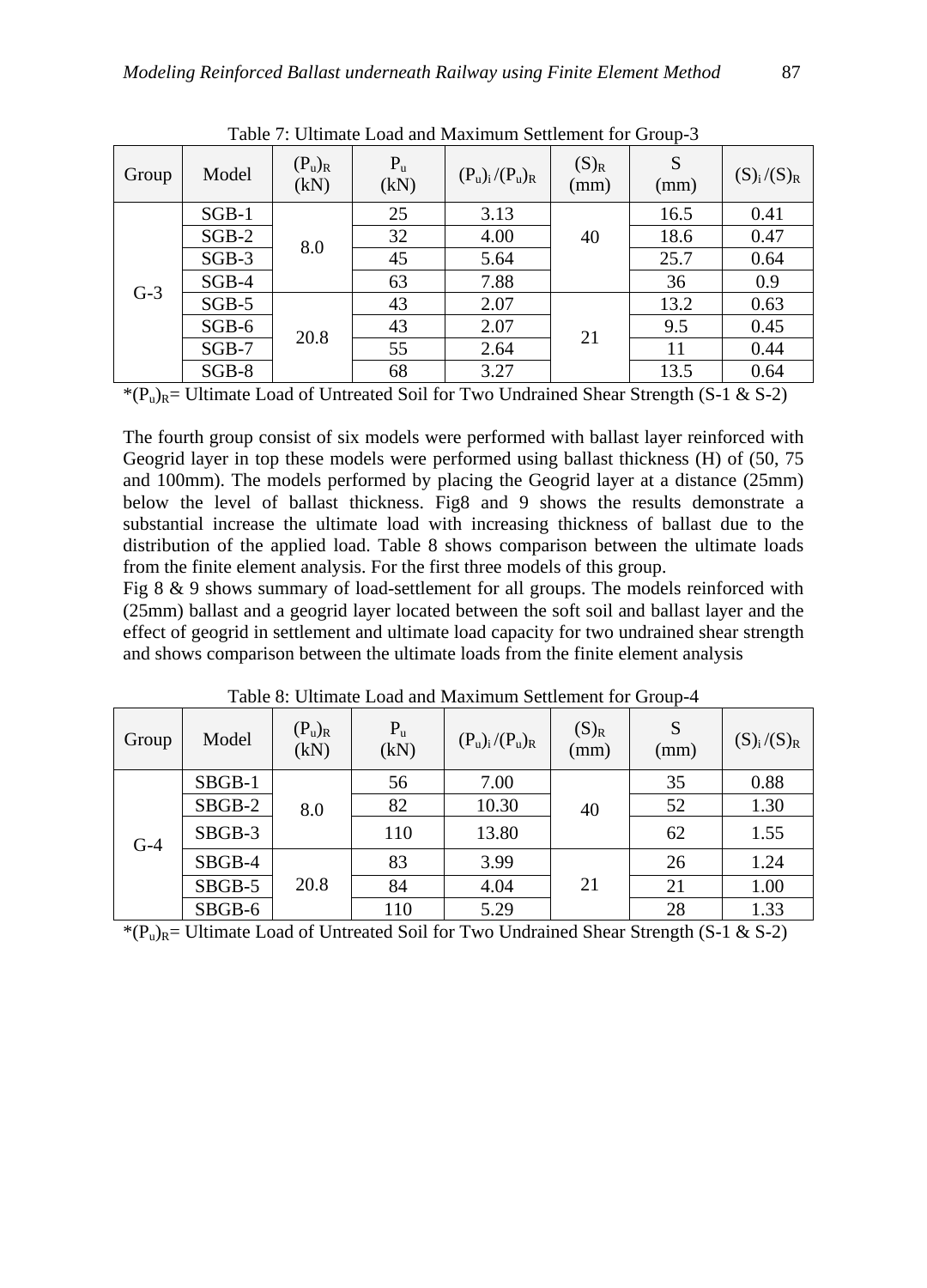

Figure 8:.Load-Settlement Curves for AllGroups



Figure 9: Load-Settlement Curves for Groups2&3&4 and Untreated Model (S-1) and Untreated Model (S-2)

## **10 Conclussions**

Based on the results obtained from the finite element analysis for improvement of soft soil reinforced with or without Geogrid, the following conclusions are presented:

1. Theoretical solution using ANSYS Finite Element program can be adopted in the evaluation of loads and the amount of settlement for the soil layers beneath the railway lines as well as Ballast .The program gives good correlation and a sufficient degree of convergence in behavior.

2. Presence of geogrids layers leads to reduce the vertical displacement (settlement),